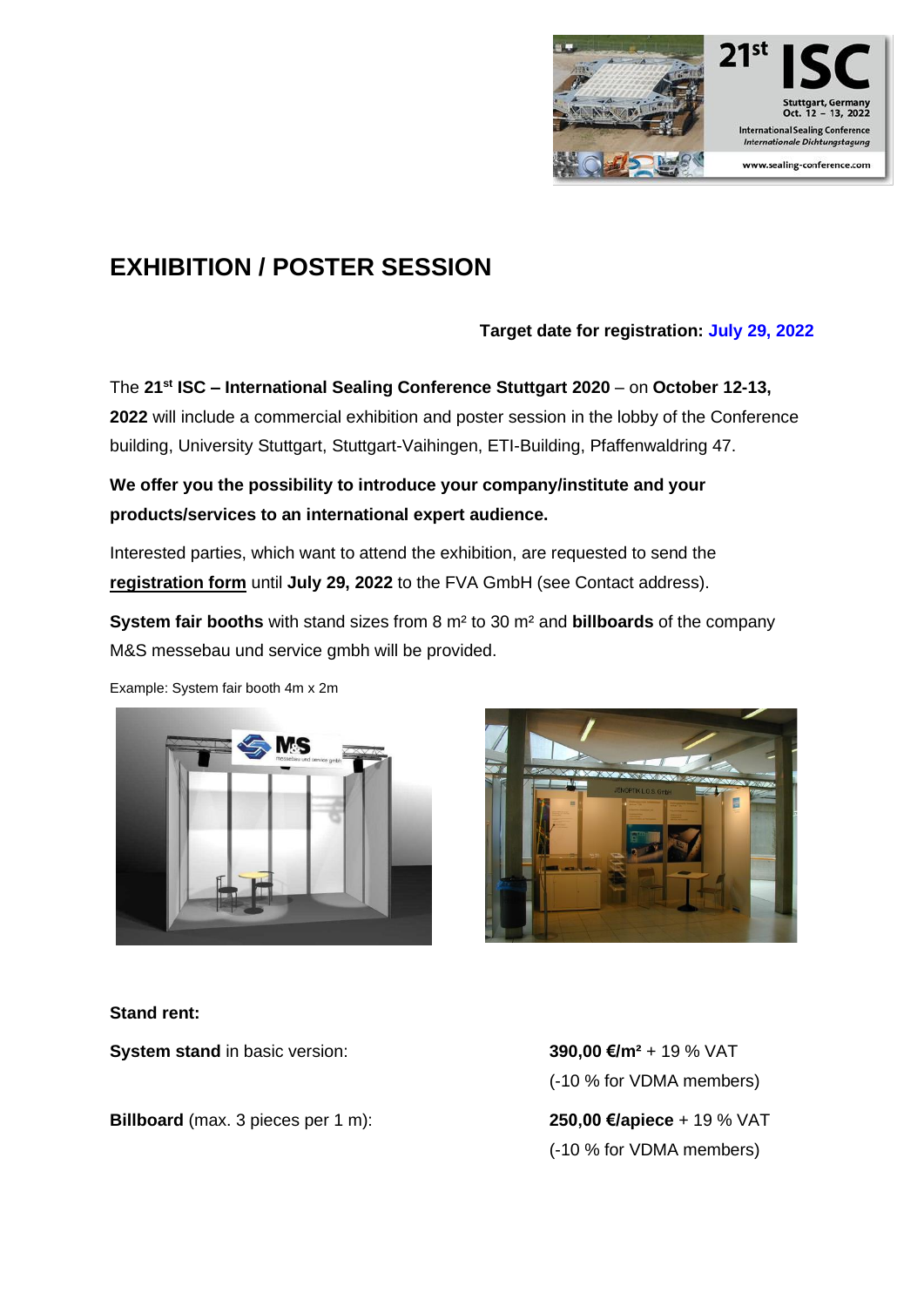The stand rent includes the charge for renting the specified exhibition area with a system fair booth in the basic version or a billboard. The stand rent includes all necessary system parts for assembling, erection and dismantling and transport as well as the costs of staff until the delivery in the lobby of the Conference Centre.

**For a size of the system stand as many as 12 m² the conference attendance fee including the conference proceedings and attendance at the Conference Banquet for one person is included in the stand rent. For a size more than 12 m² two persons may attend the conference without additional payment.** For more persons, without participation at the conference, 135 €/person have to be paid. For these persons the attendance at the banquet is not included in this fee, it may be ordered separately.

#### **Basic version of system fair booth:**

- Back wall, 2 side walls, lighting support, lighting ready for connection, seats and table, sideboard, coat rack
- Panel (with company name)
- Supply point (up to 8 Ampere, 220 V ac)
- High 2,50 m, width between axes 990 mm, optimum graphic width 800 mm

Equipment not specified in the basic version, i.e. cubicle, showcase, refrigerator, may be ordered additionally at company M&S messebau und service gmbh, Mr. Höger, telephone + 49 (0) 7158 / 90 24-27, telefax + 49 (0)7158 / 65 65-4.

#### **Billboard:**

High 2,50 m, width between axes 990 mm, optimum graphic width 800 mm including lighting by means of cantilever type spot.

The fixing of pictures and posters on the walls of the stands and on the billboards shall be made by means of Velcro fastening or adhesive tape or by hanging them down from the upper side of the wall. For fixing of heavy objects, the company M&S has to be contacted.

#### **Contact address:**

FVA GmbH Dr. Maximilian Hartmann Lyoner Straße 18 60528 Frankfurt am Main, Germany Phone: + 49 69 / 66 03-15 13 E-mail: [maximilian.hartmann@vdma.org](mailto:maximilian.hartmann@vdma.org)



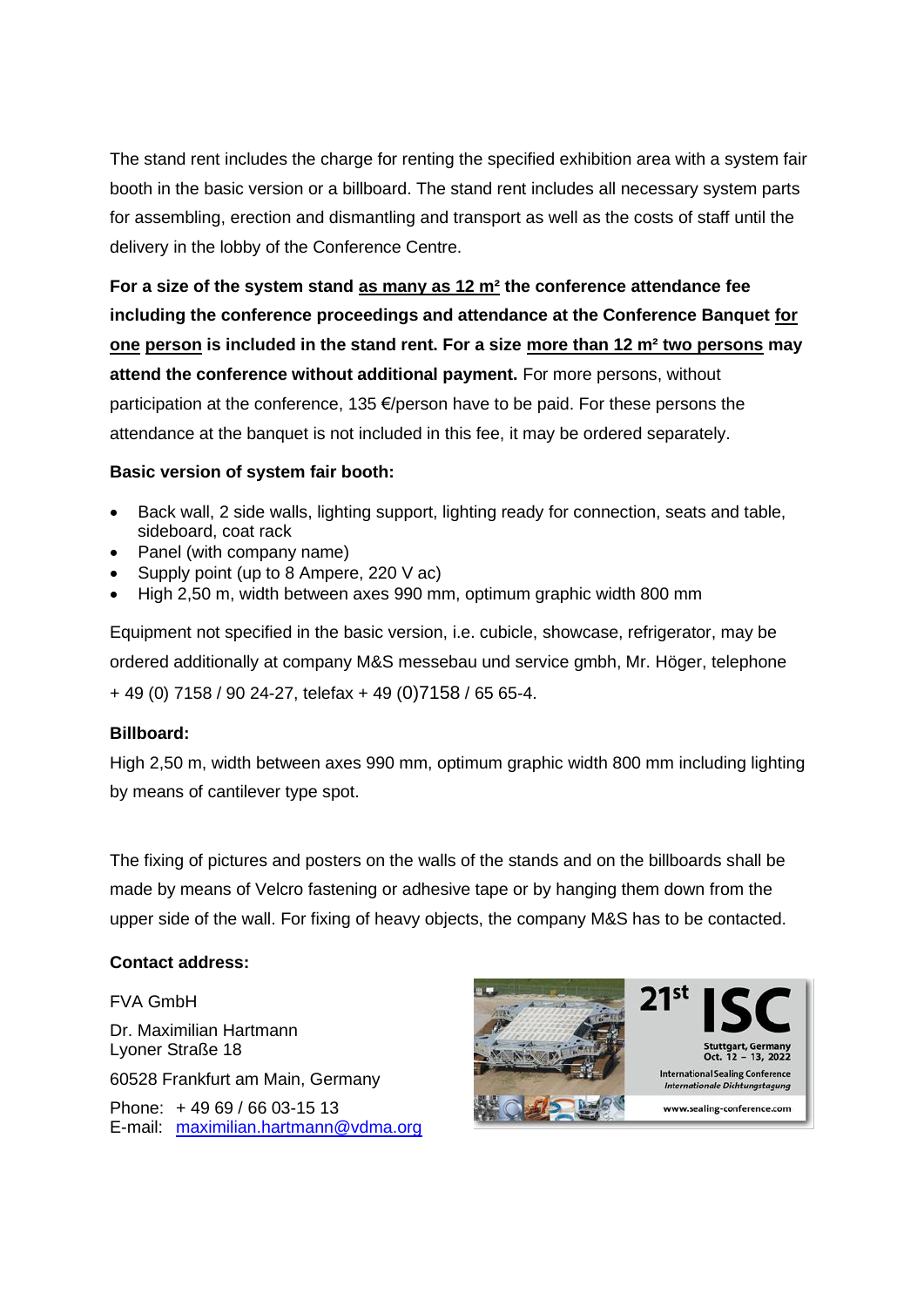## **Registration for EXHIBITION / POSTERSESSION**

Organizer:

FVA GmbH Lyoner Straße 18



60528 Frankfurt am Main, Germany **Target date for registration: July 29, 2022**

Phone: + 49 69 / 66 03-15 13 E-mail: [maximilian.hartmann@vdma.org](mailto:maximilian.hartmann@vdma.org)

*Exhibitor*

*Responsible person*

*Street and number or P.O. box*

*Country, postcode, place*

*Telephone / Fax*

*E-mail*

*Following products will be presented (Exhibits with a single weight of more than 100 kg shall be indicated separately/if necessary fill in an annex):*

#### **We order:**

System fair booth of company M&S (incl. exhibition space) in the basic version at a price of **390,00 €/m²** + 19 % VAT (-10 % for VDMA members)

Stand size (from 8 to 18 m<sup>2</sup>) **m<sup>2</sup>** 

**piece(s)**

The price per m<sup>2</sup> is the charge for renting the specified exhibition area with a system fair booth in the basic version. The price includes all for assembling necessary system parts, erection and dismantling, transport, costs of staff until the delivery in the lobby of the Conference Centre also.

Billboard of company M&S (max. 3 pieces á 1 m) including lighting by means of cantilever type spot at a price of **250,00 €/m** + 19 % VAT. (-10 % for VDMA members)

The price apiece is the charge for renting the specified exhibition area with the billboard. The price includes all for assembling necessary system parts, erection and dismantling, transport, costs of staff until the delivery in the lobby of the Conference Centre also.

I agree to abide the general exhibition terms and conditions by signing the registration form.